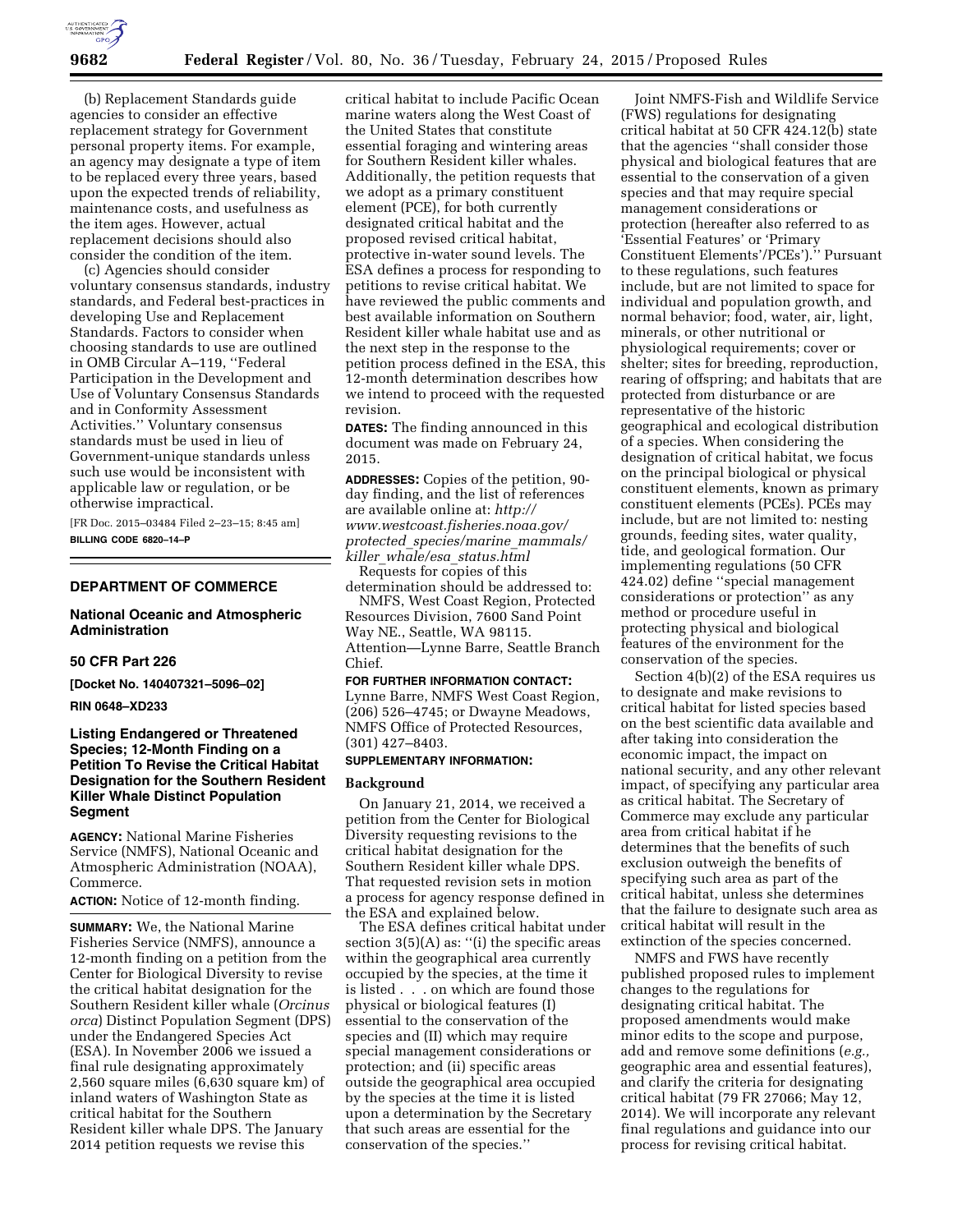The ESA provides that NMFS may, from time-to-time, revise critical habitat as appropriate (section 4(a)(3)(B)). In accordance with section 4(b)(3)(D)(i) of the ESA, to the maximum extent practicable, within 90 days of receipt of a petition to revise critical habitat, the Secretary of Commerce is required to make a finding as to whether that petition presents substantial scientific or commercial information indicating that the petitioned action may be warranted, and to promptly publish such finding in the **Federal Register**. On April 25, 2014 (79 FR 22933), we published our 90-day finding that the petition, viewed in the context of the information readily available in our files, presented substantial information indicating that revising critical habitat may be warranted and initiated a review of the current critical habitat designation. To ensure a comprehensive review of the current critical habitat designation and new information that is now available, we solicited scientific and commercial information regarding the petitioned action.

When we find that a petition presents substantial information indicating that a revision may be warranted, we are required to determine how we intend to proceed with the requested revision within 12 months after receiving the petition, and promptly publish notice of our intention in the **Federal Register**. The statute says nothing more about options or considerations regarding the 12-month determination or timelines associated with issuance of a proposed rule, (see section 4(b)(3)(D)(ii)). This notice reviews the current critical habitat designation, the petition for revision, summarizes comments on the 90-day finding, and describes how we intend to proceed with the requested revisions to critical habitat for the Southern Resident killer whale DPS.

### **Current Critical Habitat Designation**

Following the ESA listing of the Southern Resident killer whale DPS (70 FR 69903; November 18, 2005), we finalized a designation of critical habitat in 2006 (71 FR 69054; November 29, 2006). We summarized available information on natural history, habitat use, and habitat features in a Biological Report accompanying the designation (NMFS, 2006). Based on the natural history of the Southern Resident killer whales and their habitat needs, the physical or biological features necessary for conservation were identified as: (1) Water quality to support growth and development; (2) prey species of sufficient quantity, quality and availability to support individual growth, reproduction and development,

as well as overall population growth; and (3) passage conditions to allow for migration, resting, and foraging.

The final critical habitat designation identified three specific areas, within the area occupied, which contained the essential features listed above. The three specific areas designated as critical habitat were (1) the Summer Core Area in Haro Strait and waters around the San Juan Islands; (2) Puget Sound; and (3) the Strait of Juan de Fuca, which in total comprise approximately 2,560 square miles (6,630 sq km) of marine habitat. We determined that the economic benefits of exclusion of any of the areas did not outweigh the benefits of designation, and we therefore did not exclude any areas based on economic impacts. We considered the impacts to national security, and concluded the benefits of exclusion of 18 military sites, comprising approximately 112 square miles (291 sq km), outweighed the benefits of inclusion, because of national security impacts, and therefore, the sites were not included in the designation. The critical habitat designation included waters deeper than 20 feet (6.1 m) relative to the extreme high water tidal datum.

At the time of the designation, we noted that there were few data on Southern Resident killer whale distribution and habitat use of the coastal and offshore areas in the Pacific Ocean. Although we recognized that the whales occupy these waters for a portion of the year and considered them part of the geographical area occupied by the species, we declined to designate these areas as critical habitat because the data informing whale distribution, behavior and habitat use were insufficient to define ''specific areas'' (see Coastal and Offshore Areas section; 71 FR 69054; November 29, 2006).

### **Petition To Revise Critical Habitat**

On January 21, 2014, we received a petition from the Center for Biological Diversity requesting revision to the critical habitat designation for the Southern Resident killer whale DPS. The petition lists recent sources of information on the whales' habitat use along the West Coast of the U.S., particularly from NMFS' Northwest Fisheries Science Center (NWFSC) programs, such as satellite tagging conducted in 2012 and 2013. The petition also reviews natural history and threats to the whales. The Center for Biological Diversity proposes that the critical habitat designation be revised and expanded to include the addition of the Pacific Ocean region between Cape Flattery, WA, and Point Reyes, CA, extending approximately 47 miles (76

km) offshore. The petition identifies that each of the three PCEs identified in the 2006 critical habitat designation (see Current Critical Habitat Designation Section above) are also essential features in the whales' Pacific Ocean habitat. In addition, the petition asks us to adopt a fourth PCE for both existing and proposed critical habitat areas providing for in-water sound levels that: ''(1) do not exceed thresholds that inhibit communication or foraging activities, (2) do not result in temporary or permanent hearing loss to whales, and (3) do not result in abandonment of critical habitat areas.''

The standard for determination of whether a petition includes substantial information is whether the amount of information presented provides a basis for us to find that it would lead a reasonable person to believe that the measure proposed in the petition may be warranted. Based on the information presented and referenced in the petition, as well as all other information readily available in our files, we found that the recent information on the whales' movements through their offshore habitat and discussion of sound as a feature of habitat met this standard and published a 90-day finding accepting the petition and requesting information to inform a review of the current critical habitat designation (79 FR 22933; April 25, 2014).

## **Summary of Public Comments**

In the 90-day finding we solicited new information from the public, governmental agencies, tribes, the scientific community, industry, environmental entities, and any other interested parties concerning (1) the essential habitat needs and use of the whales, (2) the West Coast area proposed for inclusion, (3) the physical and biological features essential to the conservation of Southern Residents and that may require special management considerations or protection, (4) information regarding potential benefits or impacts of designating any particular area, including information on the types of Federal actions that may affect the area's physical and biological features, and (5) current or planned activities in the areas proposed as critical habitat and costs of potential modifications to those activities due to critical habitat designation. We requested that all data and information be accompanied by supporting documentation such as maps, bibliographic references, or reprints of pertinent publications.

The public comment period on the 90-day finding closed on June 24, 2014, and all of the comments received can be viewed at *[www.regulations.gov](http://www.regulations.gov)* by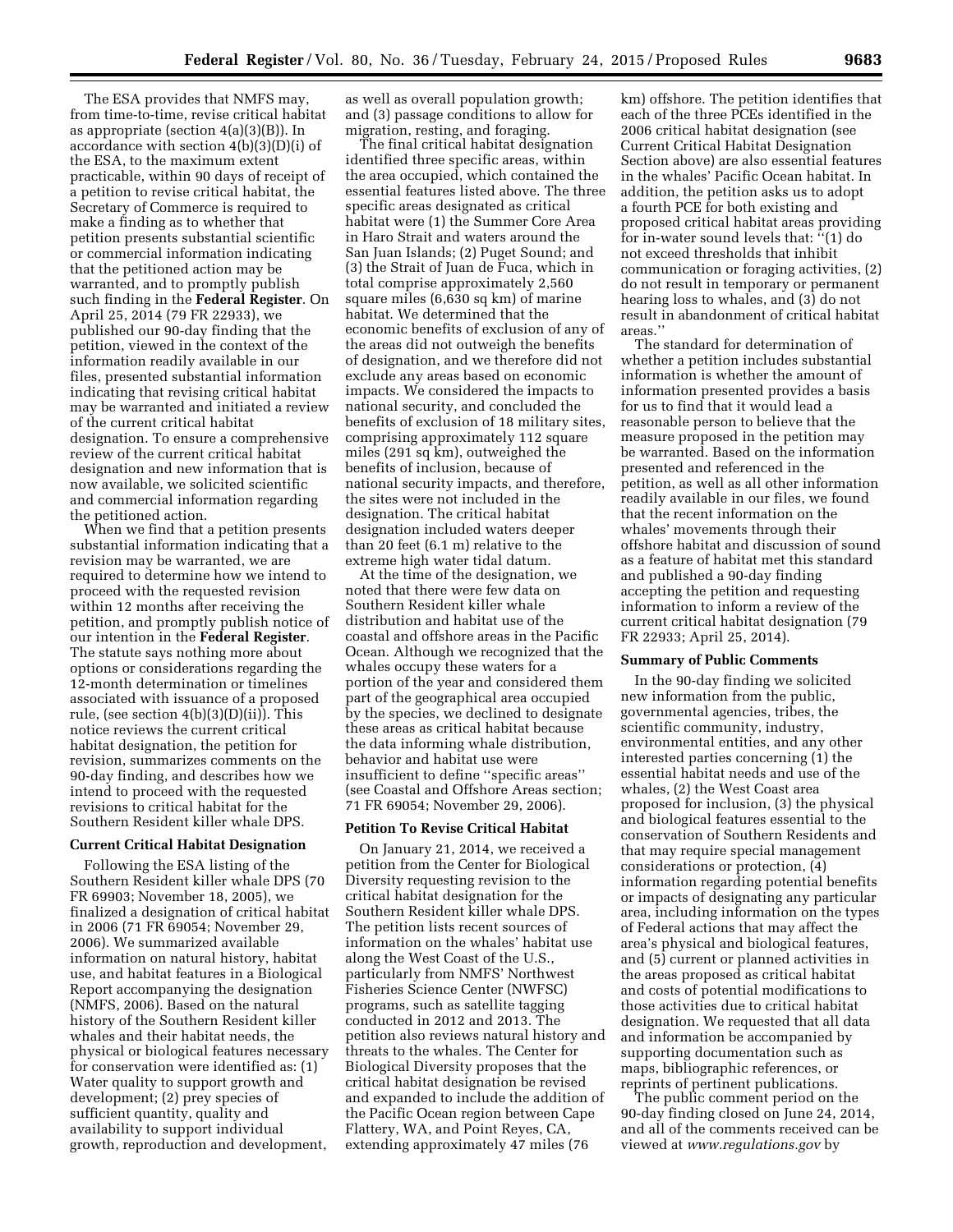searching for FDMS docket number ''NOAA–NMFS–2014–0041''. We received 275 comments from a variety of individuals and organizations including researchers, concerned citizens, private, government and nonprofit organizations. The majority of comments (over 250) were brief expressions of support for expanding the Southern Resident killer whale's critical habitat to offshore and coastal areas; two commenters were opposed to the petition's proposed revision of critical habitat. In addition, many commenters noted sound was important to killer whales and six specifically supported including sound as a PCE for critical habitat. There were fifteen commenters that provided substantive information or comments. Thirteen of these commenters supported the petitioned action, and many referenced the data presented in the petition, which largely comes from recent NWFSC studies conducted from 2006– 2013. Some commenters offered additional information, including data on ocean and Puget Sound fisheries, salmon populations along the Washington coast, and whale sightings in inland waters and off the Washington, Oregon, and California coasts. Below we provide a summary of the substantive comments and information so the public is aware of the information submitted. Where appropriate, we have combined similar comments. We will take into account the comments and information provided in our consideration of a revision to critical habitat.

### *Geographical Area Occupied by the Species*

*Comment 1:* Several commenters noted that the data from satellite tracking and tagging, visual sightings, acoustic recorders, and strandings all provide evidence that the Southern Resident killer whales regularly use the coasts of Washington, Oregon, and California during part of the year. One commenter suggested that more research be conducted to help decide if the proposed southern boundary be extended even farther south. Several commenters provided evidence that suggests the whales are spending less time in inland waters, specifically in spring months, and have likely increased their use of offshore waters. They noted the coast is important to the whales, which makes the need of an expanded protected area essential.

*Comment 2:* Two commenters urged that we should reconsider the protection of the Hood Canal and include it in the revised critical habitat designation and one suggested expanding critical habitat

into shallower waters. These commenters stressed the historical importance of Hood Canal to the whales and noted that it was used on a regular basis until the early 1980s. The last confirmed use of Hood Canal by the Southern Residents occurred in 1995, which one commenter noted was less than 4 years prior to the formal listing process. Based on the extensive use of Hood Canal by transient killer whales, they noted Hood Canal possesses the physical and biological features necessary to support the whales. Due to its proximity to the core use area in the San Juan Islands, prey resources in Hood Canal could be used, and Hood Canal would provide a safe refuge in the event of an oil spill. In addition to expanding inland critical habitat to include Hood Canal, one commenter suggested expanding critical habitat to shallower water for the pursuit of prey, socializing, grooming, and playing. The commenter argued that including the whale's active space in critical habitat (or the space around an individual that is perceived visually or auditorily) is more appropriate than creating an arbitrary border at 20 feet (6.1m) of water.

### *Military Exclusions*

*Comment 3:* One commenter noted that NMFS should only exclude a subset of the military exclusion requests or completely revoke all of the exclusions. This comment was based on the large size and Southern Resident killer whale use of some military areas and suggestions that military activities could be moved to reduce overall area or mitigation for military areas could be considered elsewhere.

### *Sound as an Essential Feature of Critical Habitat*

*Comment 4:* Many commenters expressed concern that underwater noise can affect Southern Resident killer whales in numerous ways, including disrupting communication, reducing the distance of detecting prey or other whales, masking echolocation, temporarily or permanently impairing hearing, causing strandings or mortality, causing other stress-related harm, and leading to habitat abandonment. Several of these commenters were concerned that ambient underwater noise levels are rapidly increasing in the whales' habitat. For example, one commenter was concerned that a proposed expansion of naval structures in the Puget Sound will add more noise to the current levels that may cause behavioral disturbance. Another commenter was concerned about an increase in Navy training and testing activities in the

Pacific Ocean that could put the killer whales in more danger. One commenter was concerned that the issuance of incidental take permits does not occur for all noise sources (*e.g.,* there is no regulation of shipping noise, recreational vessel and commercial whale watch vessel traffic noise or noise from fisheries). Another commenter argued that noise pollution is hurting the gene pool by unintentionally selecting against acute hearing, which they argue is likely to reduce the fitness of individuals in the population.

These commenters urged us to identify a sound-based PCE and identify sound levels that do not (1) exceed thresholds that inhibit communication or foraging activities, (2) result in temporary or permanent hearing loss to the whales, or (3) result in the abandonment of critical habitat areas. One commenter added that the soundbased PCE should be established so as not to cause chronic stress, including stress that is potentially sufficient to impair reproduction, or increase morbidity or the risk of mortality. They suggested that we evaluate whether a numeric standard for the sound PCE may be appropriate to determine when adverse modification of critical habitat occurs. However, if numerical standards are not supported by available data, they suggested we adopt proxies from other species. Lastly, several commenters noted that the Canadian government has identified acoustic degradation as one of the main threats to killer whales and the acoustic quality of the Southern and Northern Resident killer whales' critical habitat in Canada is legally protected by the Critical Habitat Protection Order (see *[http://www.registrelep](http://www.registrelep-sararegistry.gc.ca/document/default_e.cfm?documentID=1756)[sararegistry.gc.ca/document/default](http://www.registrelep-sararegistry.gc.ca/document/default_e.cfm?documentID=1756)*\_ *[e.cfm?documentID=1756.](http://www.registrelep-sararegistry.gc.ca/document/default_e.cfm?documentID=1756)*)

One commenter supports the petition, but cautioned that the establishment of in-water sound levels based on results from the work primarily from one researcher (Williams *et al.,* 2009; 2013; 2014), which they still considered to be a work-in-progress and, based on another population of killer whales, could result in a disproportionate and distractive regulatory action against the boat-based whale watch industry.

Another commenter asked us to reject the petition and believes revising critical habitat to include the coastal waters of Washington, Oregon, and California and/or adopting a sound PCE would compromise military readiness and national security by substantially limiting training, testing, and construction activities. Furthermore, the commenter stated the PCE criteria described in the petition are too vague for a complete assessment of potential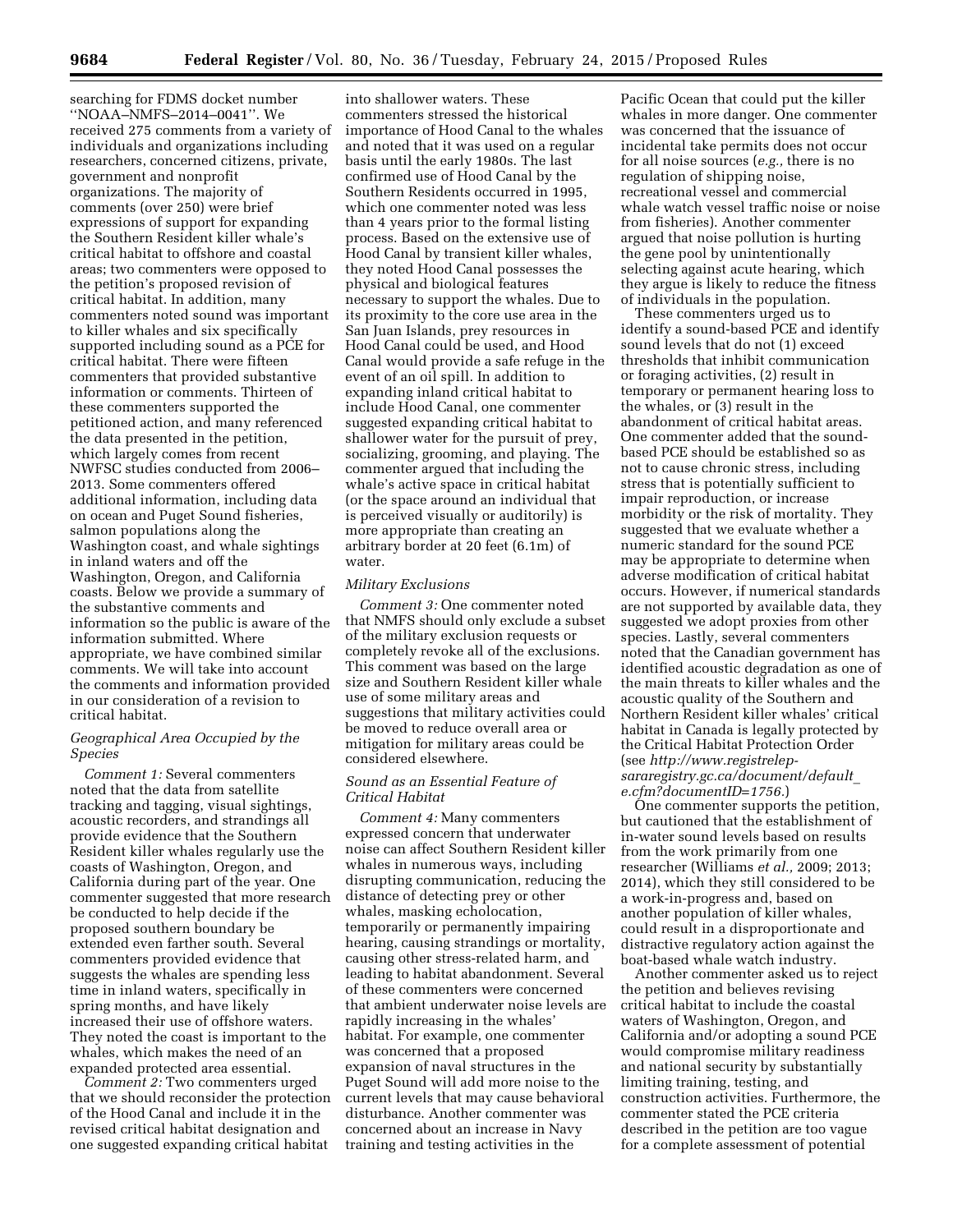impacts to Navy activities, and they requested we clarify the details on the sound PCE (*e.g.,* the frequency of sounds of concern, the duration and type of sounds and sound producing activity that would likely create an adverse effect, the sound level threshold, timing, the certainty to which an animal would need to be present to trigger restrictions, and implementation and enforcement techniques), in order to adequately assess the impacts to national security.

Another commenter asked us to reject the petition and argued that sound is not a tangible feature contemplated by the ESA, but rather is an element that can be introduced into the aquatic environment that has the potential to have a direct effect on a species. They also argued the effects to a species from an action should be addressed in the section 7 jeopardy analysis, whereas the adverse modification analysis needs to address the potential impacts of the action on the habitat. With the exception of Cook Inlet beluga whales designated critical habitat that includes in-water noise below levels resulting in the abandonment of critical habitat areas (50 CFR 226.220), they note that designating sound as a PCE would be a departure from NMFS' prior practice of not including sound, even for species that can be affected by in-water sound (*i.e.,* right whales). Lastly, they claim there is no factual basis to designate sound as a PCE and the petition does not narrowly define designated critical habitat. For example, they argue that no information in the petition shows where the specific areas containing the elements of the noise PCE are found, and the biological needs of the whales are not well known enough to determine specific marine areas with sound levels essential to their conservation.

# *Essential Features and Special Management Considerations*

*Comment 5:* Several commenters argued that Southern Resident killer whales are susceptible to threats outside their current protected habitat and the proposed area for critical habitat is in need of protection. The commenters noted that the whales feed on salmon, breed, and calve while in coastal waters. They highlighted that current Southern Resident killer whale critical habitat only protects summer and fall Chinook salmon stocks. One commenter stressed that the winter and spring runs of Chinook salmon along the outer coast represent a major food source for the whales and that these runs should also be protected. Because the whales appear to be spending less time in inland waters, specifically in spring months,

commenters noted that the whales have likely increased their reliance on coastal salmon. Several of the commenters also highlighted that the whales are likely giving birth in these coastal waters in the autumn/winter months and may require more food for lactating mothers. Another commenter argued that the declining coast-wide availability of Chinook salmon reinforces the need to include this area as designated critical habitat to ensure the survival of the salmon on which the Southern Residents depend. In general, these commenters supported expanding critical habitat to encompass the whale's year-round range, which includes coastal waters of Washington, Oregon, and California, to ensure the conservation of all current foraging grounds and that expanding critical habitat will support sufficient prey to help the whales recover.

In addition to the concern over prey availability, several commenters were concerned that the Southern Residents have acquired high levels of pollutants linked to California that may affect reproduction and the population decline. They also highlighted that because the whales occupy a highly industrialized area, foraging near outflow of large rivers that carry pollutants can directly affect the whale's health and prey. Additionally, they strongly urged us to ensure that the use and disposal of chemicals do not conflict with the whale's habitat. Improving water quality in the whales' coastal winter range requires special management and protection, which they argue is provided by designating the area as critical habitat.

Nineteen commenters mentioned the general threats to Southern Resident killer whales from ships, and several of those commenters argued that special management is needed in offshore waters to address the threats from increasing ship traffic within the coastal range of the whales because traffic likely impacts killer whale foraging habits. In addition, they note an increase in port size or vessel traffic could also have a significant risk because it will increase the risk of collision. They urge us to revise critical habitat to ensure that decisions regarding the expansion of fossil fuel transportation and other maritime activities do not impact the killer whale's coastal range. Several commenters highlighted that the increase in development of alternative energy sources may also pose a possible passage risk to the killer whales, thereby requiring special management and oversight. Lastly, one commenter was concerned that migration of prey species due to ocean acidification and climate

change could impose additional challenges for the whales.

### **12-Month Determination on Revision of Critical Habitat**

Since critical habitat for Southern Resident killer whales was designated in 2006, new information on habitat use has become available. As described in the critical habitat designation in 2006, we have been directly engaged in research activities to fill data gaps about coastal habitat use. Collecting information to better understand coastal distribution was also identified as a top priority in developing the Research Plan and Recovery Plan for Southern Resident killer whales (NMFS, 2008). In 2011, NMFS completed a 5-year review of the status Southern Resident DPS under the ESA (NMFS, 2011). In the 5 year review, one of the recommendations for future actions was to increase knowledge of coastal distribution, habitat use and prey consumption to inform critical habitat determination. As identified in the petition and the public comments, the NWFSC and our partners have employed several techniques to collect information on coastal distribution and behavior, some of which include landbased sightings, passive acoustic monitoring, coastal research cruises, and satellite tag studies. In 2014, we released a 10-year report on research and conservation for Southern Resident killer whales, which summarized some of the major findings of this ongoing research on coastal habitat use and listed almost a dozen papers and reports that have become available since 2006. The report and a full list of publications are available on our Web page at: *[http://www.nwfsc.noaa.gov/news/](http://www.nwfsc.noaa.gov/news/features/killer_whale_report/index.cfm) features/killer*\_*whale*\_*[report/index.cfm.](http://www.nwfsc.noaa.gov/news/features/killer_whale_report/index.cfm)* 

Additional information since the 2006 critical habitat designation regarding effects of anthropogenic sound on marine mammals was also provided in the petition. The petition references new information on killer whale responses to vessel noise (Erbe *et al.,*  2012; Holt, 2008; Holt *et al.* 2009, Williams *et al.,* 2009, Williams *et al.,*  2014), as well as a review of the acoustic quality of habitats for whale populations, including killer whales (Williams *et al.,* 2013). Many of these publications are also listed in the recent 10-year report along with several other articles and reports from NWFSC projects and partnerships investigating vessel interactions and noise effects.

# **How We Intend To Proceed**

Based on the new information above, we intend to proceed with the petitioned action to revise critical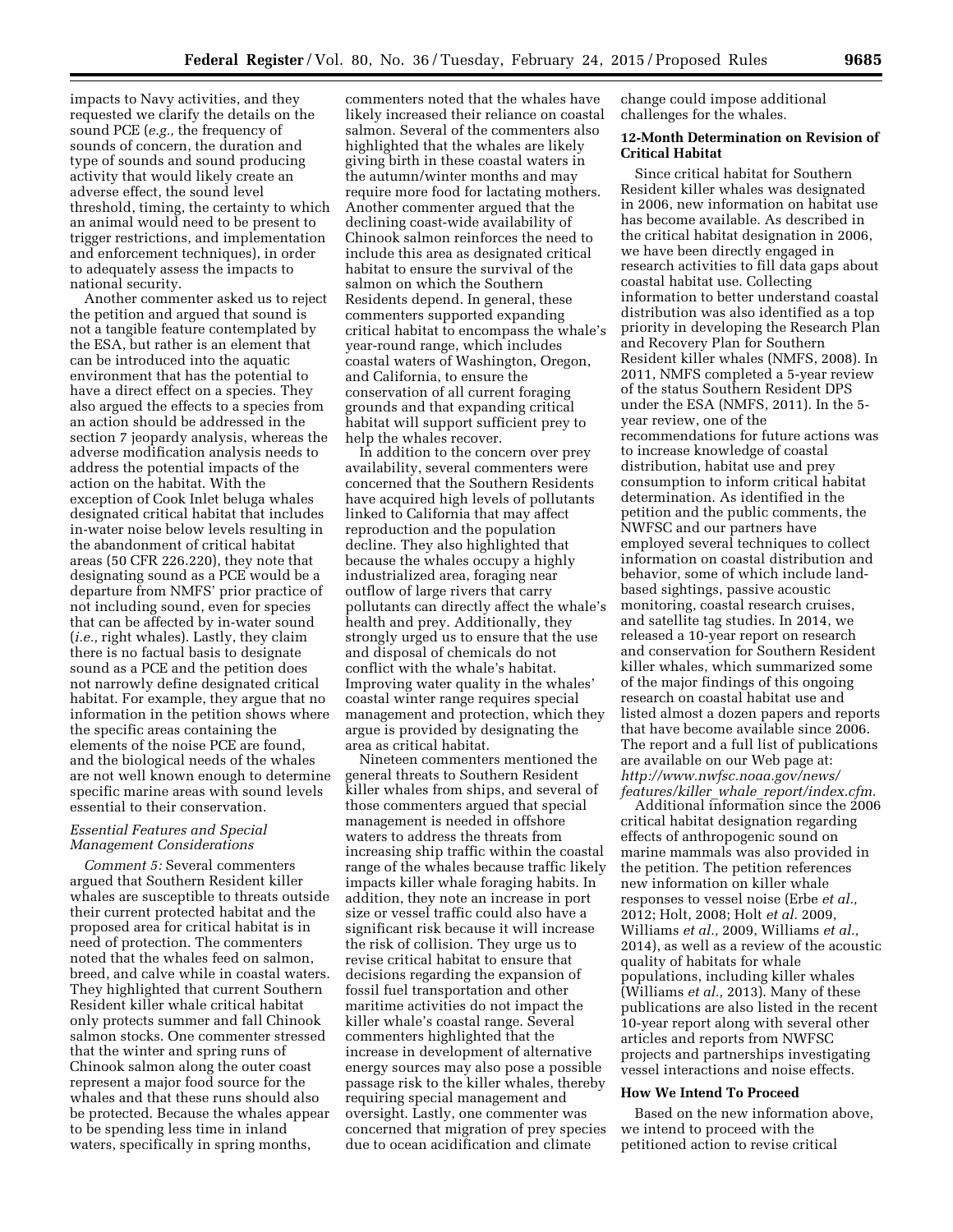habitat for Southern Resident killer whales. Below we identify the steps we will take to ensure that we use the best available scientific and commercial data to inform any revision and meet the statutory requirements for designating or revising critical habitat.

# *Step 1: Complete Data Collection and Analysis*

While data from new studies are available in our files and have begun to address data gaps identified in the 2006 critical habitat designation, considerable data collection and analysis needs to be conducted to refine our understanding of the whales' habitat use and needs. Additional time will increase sample sizes and provide the opportunity to conduct robust analyses. While we have been actively working on gathering and analyzing data on coastal habitat use, these data and analyses are not yet sufficiently developed to inform and propose revisions to critical habitat as requested in the petition. Additional data and analyses will contribute to identification of biological and physical features—as well as areas in the Pacific Ocean that contain these features—to inform the identification of specific areas. In the petition, the Center for Biological Diversity recognized that we are continuing to gather and analyze data describing the Southern Residents' use of coastal and offshore waters and requested we refine the proposed revisions, as necessary, to include additional inhabited zones or to focus specifically on areas of concentrated use.

There are several ongoing studies that will inform any revisions to critical habitat. The NWFSC and our partners are currently engaged in the following projects and we anticipate new data, analyses, reports and papers regarding coastal habitat use available over the next 2 years. Below are descriptions of several ongoing data analysis projects, plans for collecting additional data, and projects that bring together and analyze data from a number of sources.

*Sighting networks:* For many years, NMFS, the Center for Whale Research, and other partners have solicited sightings of killer whales, including the Southern Residents, along the coast. Prior to 2003, data on the whales' winter distribution and movement patterns were limited to a handful of sightings reported by a diverse group of ocean users. We will continue to solicit coastal sightings from the public and ocean users, and will also follow up on sighting information presented in the public comments on the 90-day finding. Although this work continues, in recent years we have used a variety of new

technologies described below to supplement and expand the sighting network information.

*Acoustic recorders:* The NWFSC has been deploying passive acoustic recorders in coastal waters to capture acoustic calls of marine mammals, and Southern Resident killer whales in particular, to better understand distribution and habitat use. Hanson *et al.* (2013) analyzed and reported results on coastal occurrence of Southern Residents using these recorders deployed in 2006 through 2011; however, there are additional years of data from 2012–2014 now available and undergoing analysis. In addition, this project will be expanded with new recorder deployments in 2015 to expand sample sizes with new data and a comprehensive analysis is expected in 2016.

*Satellite tagging:* Since 2012, the NWFSC has deployed satellite tags on five Southern Resident killer whales, including one extended deployment on K25 that lasted for 93 days. The information gathered from satellite tagging will address the data gap in winter distribution identified in the Recovery Plan, as well as provide further information on habitat use. This technique has been identified as an important approach for obtaining information on habitat use by an independent science panel that assessed the impact of salmon fisheries on Southern Resident killer whales (Hilborn *et al.,* 2012). Analysis of the existing data is currently underway and the program will continue with additional tag deployments planned for 2015–2016.

*Research cruises:* NMFS' NWFSC has located Southern Resident killer whales off the Washington and Oregon coasts on six of seven NOAA cruises to study the whales since 2004. In 2013, researchers used satellite tagging information to follow the whales along the coast for eight days, allowing nearly continuous investigations of behavior and habitat use. Scientists also collected numerous prey and fecal samples to learn more about winter diet as well as oceanographic data to improve our understanding of important features of the whales' environment along the coast. The NWFSC has a research cruise planned for February 2015 and also plans to request ship time for a cruise in 2016. In addition to further analysis of existing cruise data, cruise reports and additional analysis from 2015 and 2016 will be available in the next 2 years.

*Prey mapping:* The NWFSC and Southwest Fisheries Science Center (SWFSC) are working together to

investigate salmon distributions along the West Coast. This project will analyze coded wire tag data and other available data sources to build prey maps of spring, summer and fall distribution of salmon. Results from this analysis are anticipated in summer of 2015 and will inform consideration of prey as a potential essential feature of the whales' coastal habitat. In addition, results from this study will inform other projects, such as the individual based bioenergetics model described below.

*Individual based model:* The SWFSC, NWFSC and other partners are in the process of developing a spatiallyexplicit individual based model (IBM) to explore the effects of variation in the abundance and distribution of salmon stocks and other coastal fishes on the net energy gain of Southern Resident killer whales during the non-summer months. The initial purpose of the IBM is to integrate available data within a single analytical framework, and support development of a research strategy for identifying critical habitat for Southern Resident killer whales off the coasts of Washington, Oregon, and California. Ultimately, the IBM will be used to investigate whether and how modeling critical habitat and prey resource management could be effective at minimizing the risk of energy balances falling below critical thresholds. Phase I of the project will include a literature review and a model framework vetted by the project partners. Completion of this phase is anticipated in July 2015. Pending continued funding, a second phase of the project will include a second generation model to investigate one or more specific hypotheses on the relationship between habitat/prey attributes and whale vital rates, which would be available in 2016.

# *Step 2: Identify Areas Meeting the Definition of Critical Habitat*

Pursuant to ESA section 3(5)(A), we must determine ''the geographical area occupied by the species at the time of listing.'' Next we identify physical or biological features essential to the conservation of the species. Agency regulations at 50 CFR 424.12(b) interpret the statutory phrase ''physical or biological features essential to the conservation of the species.'' The regulations state that these features include, but are not limited to, space for individual and population growth and for normal behavior; food, water, air, light, minerals, or other nutritional or physiological requirements; cover or shelter; sites for breeding, reproduction, and rearing of offspring; and habitats that are protected from disturbance or